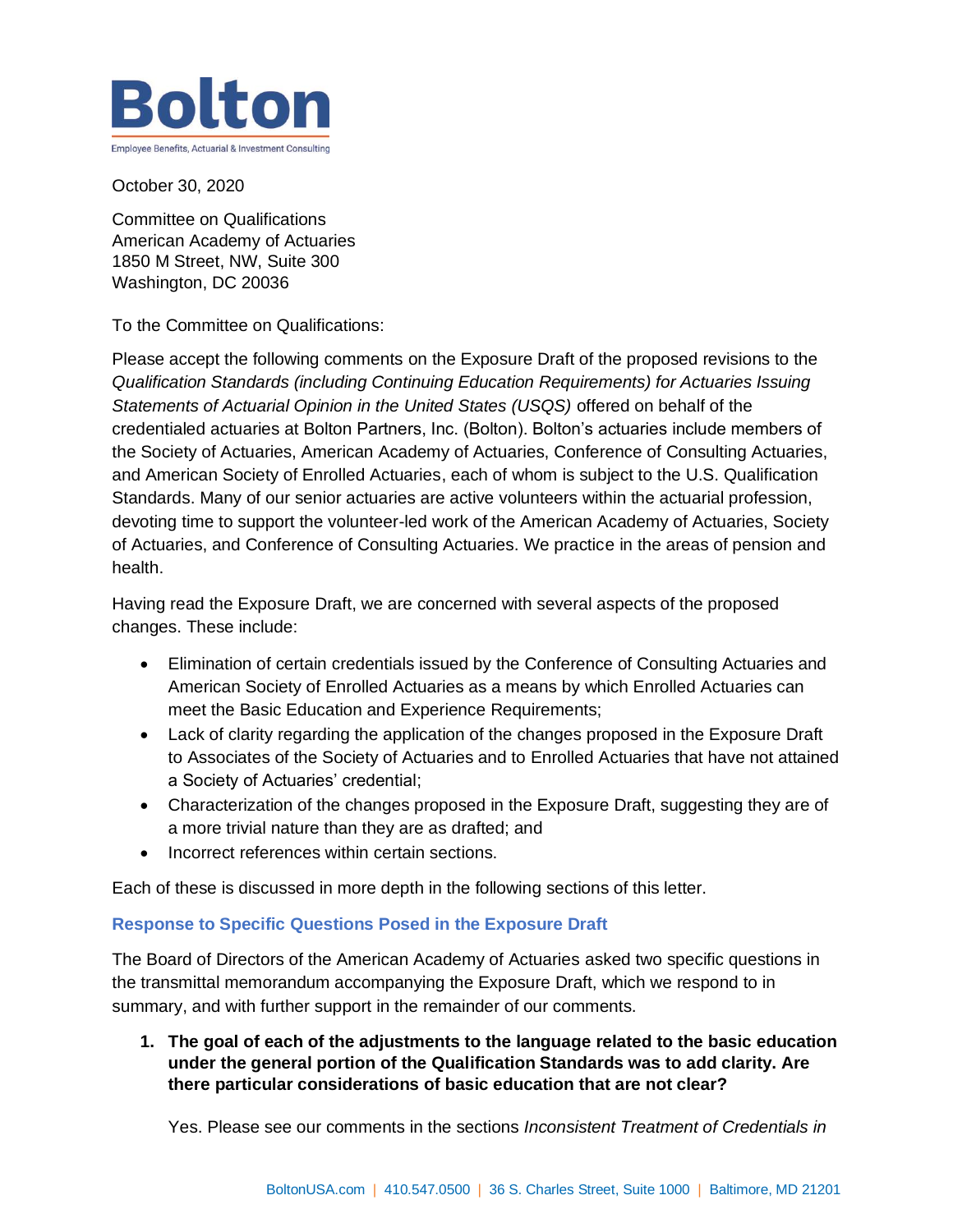*Basic Education and Experience Requirement* and *Changes Affecting Associates and Enrolled Actuaries* below.

**1. The goal surrounding the updated language related to the basic and continuing education for Enrolled Actuaries was to add clarity but not to change the requirements. Is this clear in the updated language?**

No, it is not. Please see our comments in the section *Qualification Standards for Enrolled Actuaries* below.

# **Inconsistent Treatment of Credentials in Basic Education and Experience Requirement**

Under the current USQS, an actuary can meet section 2.1(a) of the Basic Education and Experience Requirement through membership in any of the five U.S. based actuarial organizations. The Exposure Draft eliminates the Fellow of the Conference of Consulting Actuaries (FCA) and Member or Fellow of the American Society of Enrolled Actuaries (MSEA and FSEA, respectively) credentials, and adds the Enrolled Actuary (EA) credential. *We support the addition of the Enrolled Actuary credential in Section 2.1(a) but question the inconsistent treatment of the credentials issued by the Academy, CCA and ASEA.*

No rationale has been offered for eliminating the FCA, MSEA and FSEA credentials in Section 2.1(a), while retaining the Member of the American Academy of Actuaries (MAAA) as a credential that allows an actuary to satisfy the basic education requirements. Neither the MAAA, FCA or MSEA designations require demonstration of examination or professional development education beyond attainment of other credentials that are already listed in this section (FSA, ASA, FCAS, ACAS, or EA) and meeting the same (or very similar) continuing education requirements included in section 2.2 of the USQS. In some instances, the FSEA designation does involve additional formal testing, while in others it is awarded to Enrolled Actuaries that demonstrate a 15+ year history of professional achievement in the area of pension actuarial practice.

Bolton actuaries who obtain their EA designation without either the ASA or FSA credential are encouraged to join the Academy, CCA and/or ASEA, with the decision left to each individual to determine which organization(s) they believe will best support their professional needs.<sup>1</sup> We believe the current USQS appropriately require any one of the MAAA, FCA, MSEA or FSEA credential in addition to the EA designation for an Enrolled Actuary to meet the requirements of Section 2.1.

Conversely, some actuaries who attain the FSA credential decide later in their career to discontinue paying dues to the Society of Actuaries and therefore lose the ability to use that

 $1$  While we do not limit the number of organizations to which we will pay membership dues on behalf of our actuaries, we do ask them to make prudent business decisions when determining which organizations to join after attaining their examination-based credentials.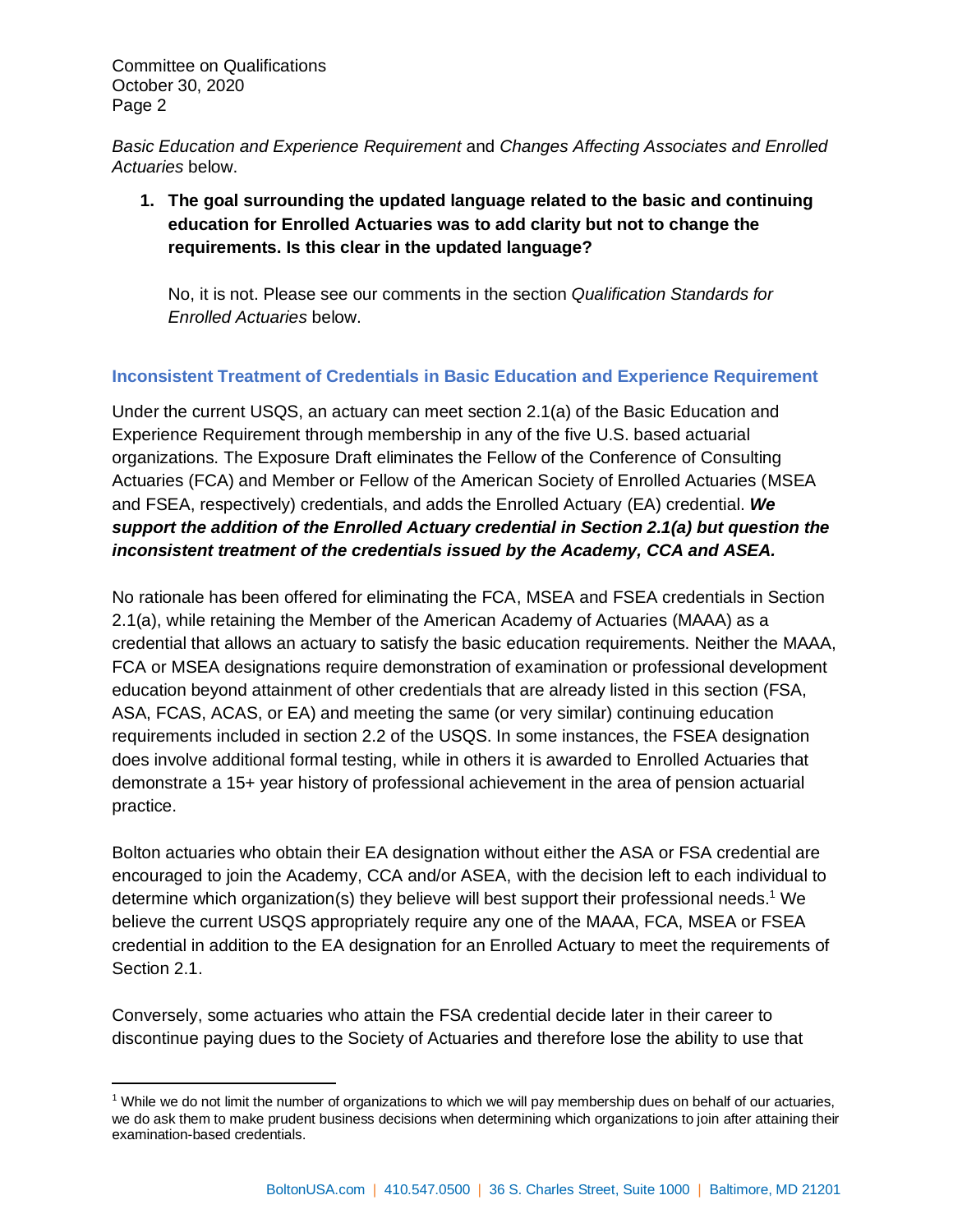credential while choosing to maintain other actuarial credentials, such as the FCA, MSEA, FSEA or MAAA. Such an individual would be able to meet the requirements in Section 2.1(b), (c) and (d)(1) but could not meet the requirements of Section 2.1(a) as proposed in the Exposure Draft unless they are an Enrolled Actuary (which they may not be) or a member of the Academy.

We see no material difference in the membership requirements for the MAAA and those to obtain the FCA, MSEA and FSEA requirements other than in certain cases the latter three require an explicit period of actuarial experience, while the MAAA credential does not. *As such, we request that the language in Section 2.1(a) be revised to reinstate reference to the FCA, MSEA and FSEA credentials.*

At best, this proposed change in Section 2.1(a) appears to be a misunderstanding of the credentialing process and requirements of the CCA and ASEA. At worst, this language elevates the Academy membership over membership in other equally qualified organizations which could be viewed as an anti-competitive practice of suppressing the value of other equally valid and comparable actuarial credentials to benefit the Academy. While the Academy Board may conclude that inclusion of the FCA, MSEA and FSEA credentials is redundant, if indeed that is their justification, including them in Section 2.1(a) causes no harm and avoids the appearance of impropriety.

Alternatively, the issues with Section 2.1(a) could be addressed by deleting this requirement in its entirety, as it becomes redundant with the requirements of Sections  $2.1(b) - (d)$ .

### **Changes Affecting Associates and Enrolled Actuaries**

We are also concerned about other material changes proposed in Section 2.1 of the USQS as they relate to individuals who obtain the ASA credential without continuing on to obtain their FSA. We refer to such an individual as a "career ASA" for purposes of this discussion.

The changes made in Section 2.1(d) adversely affect these individuals compared to the current USQS. We support making changes from time-to-time that improve actuarial practice and strengthen the profession's commitment to ensuring actuarial services are provided by qualified individuals. The changes made with respect to each of these groups is problematic, as it can have the effect of inappropriately disqualifying individual actuaries who are eminently qualified in their selected field of actuarial practice from issuing Statements of Actuarial Opinion.

An actuary who attains the ASA credential but does not continue their education through the Fellowship designation meets the requirements of Section 2.1(a), and is able to meet the requirements of Sections 2.1(b) and 2.1(c) with the appropriate experience, examinations, or professional development in the actuarial subject matter with which they will work. However, they will only be able to meet Section 2.1(d) through the part (3) requirement to have three years of experience supervised by another actuary who meets the Qualification Standards at the time that supervision occurs.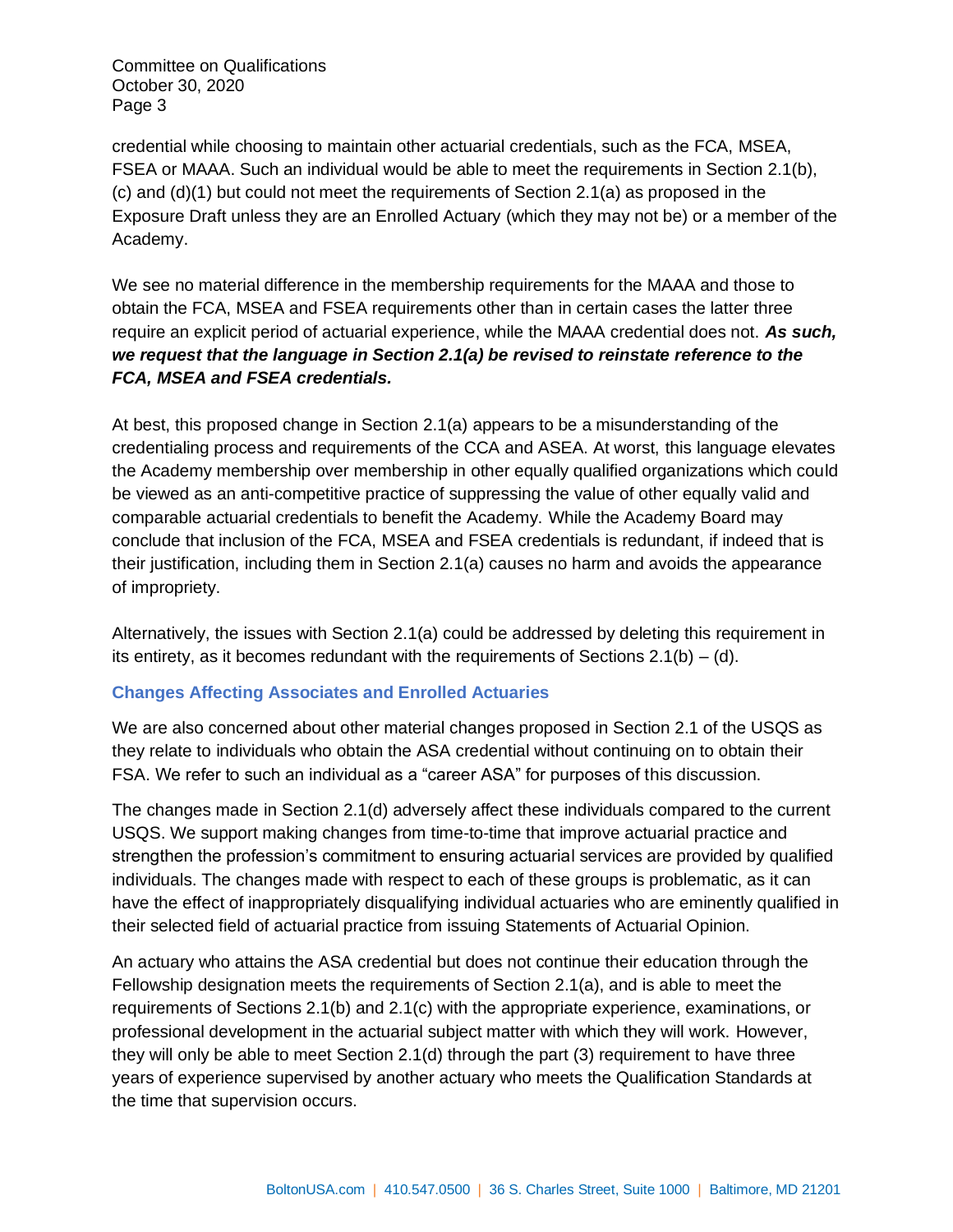This appears to suffice as a grandfathering mechanism for current ASAs but can create problems over time for new ASAs. It is not clear that an ASA who meets the USQS under Section 2.1(d)(3) is able to then serve as the supervising qualified actuary for the next generation of ASAs working under them.

Our firm employs 12 FSAs, but not all of our student actuaries or Enrolled Actuaries are supervised in their work by one of these FSAs. While each of our sector teams (single employer, multiemployer, municipal, OPEB and federal government) employs at least one FSA, that FSA does not necessarily work regularly and consistently with all of the staff in that practice area. We rely on our "career ASAs" and Enrolled Actuaries to provide the supervision and training that is anticipated by Section 2.1(d)(3) for certain members of our staff, particularly in our smaller satellite offices. Many of these actuaries have been practicing for more than 20 years, are extremely knowledgeable in all aspects of the actuarial services they provide to their clients and are well-versed in the requirements of the Code of Conduct, ASOPs and USQS. They should remain qualified to mentor and instruct our newer ASAs and EAs in the development of Statements of Actuarial Opinion, and to support those newer ASAs and EAs ability to meet the USQS themselves. Further, those newer ASAs and EAs should in turn be able to do the same for the generation that follows them, assuming they meet the other qualification requirements.

This same issue exists with respect to Enrolled Actuaries, who must also rely on Section 2.1(d)(3) for meeting the Basic Education and Experience Requirement.

Based on other comments submitted on the Exposure Draft and discussions we have had with actuaries from other firms, it is not clear that this is the case. *If it is the intent that once an ASA or EA meets the USQS using Section 2.1(d)(3) they can then supervise other actuaries seeking to meet Section 2.1(d)(3), that needs to be made more explicit to eliminate the confusion and uncertainty introduced by the language of the Exposure Draft.* 

#### **Qualification Standards for Enrolled Actuaries**

The updated language in the Exposure Draft very explicitly, and we believe intentionally, changes the basic education requirements for Enrolled Actuaries with respect to a wide array of Statements of Actuarial Opinion. While we support the goal of ensuring that pension actuaries obtain the necessary knowledge needed to responsibly issue Statements of Actuarial Opinion other than the Schedule SB/MB attachment to Form 5500, calculation of the PBGC variable rate premium, and issuing of funded status certifications, the manner in which the Academy appears to be attempting to enact these changes is troublesome. At best it is opaque. Some may view it as being intentionally misleading.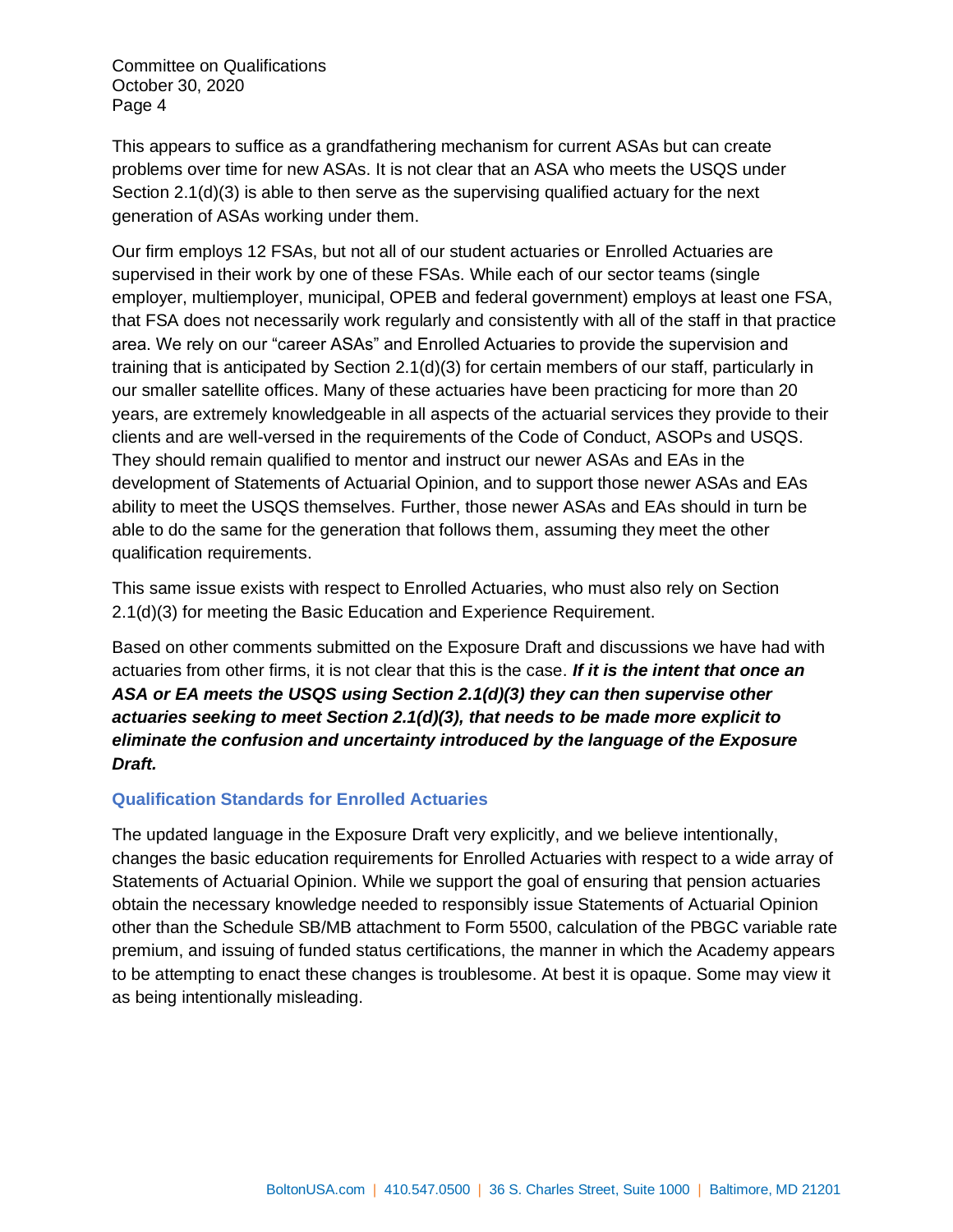An Enrolled Actuary, when providing pension actuarial services, may issue a Statement of Actuarial Opinion (SAO) that falls in one of three categories:

- a. A SAO which ERISA mandates be performed by an Enrolled Actuary;
- b. A SAO which is not mandated by ERISA to be performed by an Enrolled Actuary, but which is the subject of material included on the syllabus for examination by Joint Board for the Enrollment of Actuaries; and
- c. A SAO that addresses matters not directly covered by ERISA, such as pension accounting.

Section 2.1.1(a) of the Exposure Draft covers only SAOs for category a., providing that Enrolled Actuaries meeting all four criteria in  $2.1(a) - (d)$  with respect to these SAO. We find this change to merely be a clarification of the language in the 2008 USQS. However, with respect to categories b. and c. the requirements imposed on an Enrolled Actuary who does not have an SOA credential have clearly changed, contrary to the stated intent of the Academy's Board of Directors in question 2 of the transmittal memorandum. While we agree that an Enrolled Actuary who issues SAOs in category b. and c. should be subject to the USQS when doing so, the changes made in Section 2.1(a) provide only one path for this to happen – join the Academy. As noted previously, membership in CCA (either as an FCA or ACA) or ASEA (either a MSEA or FSEA) subjects an individual to the Code of Conduct and the continuing education requirements of the USQS, and practicing with respect to any of the subject matter in category b. subjects them to discipline by the JBEA.

While we could argue that the SAOs in category b. should also be covered under Section 2.1.1(a) instead of 2.1.1(b), we do not oppose including them in Section 2.1.1(b) so long as the FCA, MSEA and FSEA credentials are reinstated in Section 2.1(a) as having equal standing with the MAAA credential. This includes the following items to the extent they are considered SAOs:

- ERISA Section 4044 asset allocations for a plan spinoff;
- Determining the minimum benefit preservation required in a plan merger;
- Determining the maximum deductible contribution under IRC Section 404;
- Pension plan non-discrimination testing (IRC Sections 401(a)(4), 410(b), 401(a)(26) and 416);
- Preparation of an actuarial valuation report to communicate IRC Section 430/404 minimum/maximum funding requirements; and
- Certification of pension benefit calculations, including applicability of IRC Sections 415 and 401(a)(17) limits.

We agree that SAOs in category c. should require the Enrolled Actuary to be subject to the Code of Conduct, ASOPs and USQS, so that there is a disciplinary body with authority over them to ensure those services are performed with skill and care by an actuary with the proper basic and continuing education. As discussed previously, we believe attainment of the FCA, MSEA or FSEA credential achieves this goal with equal result as the MAAA designation.